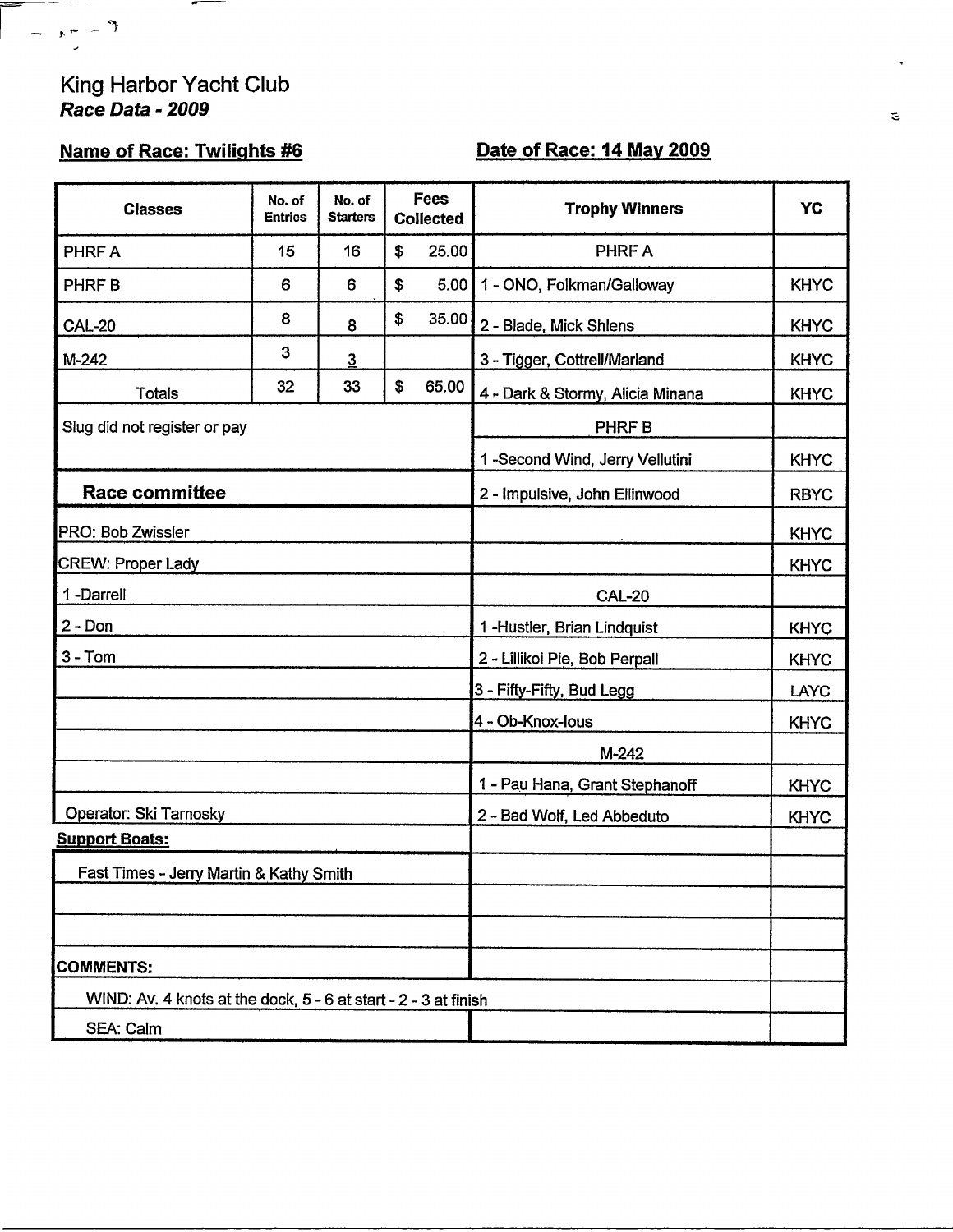# **KHYC Twilights 2009 #6 King Harbor Yacht Club**

| Race Date: 14 May 2009 |                    |                                 | Wind Speed: 4-6 knots |               | PRO = Proper Lady     |                               |                                 |                           |
|------------------------|--------------------|---------------------------------|-----------------------|---------------|-----------------------|-------------------------------|---------------------------------|---------------------------|
|                        | Div<br><b>Rank</b> | <b>Boat Name</b>                | Sail No.              | <b>Rating</b> | Finish<br><b>Time</b> | <b>Elapsed</b><br><b>Time</b> | <b>Corrected</b><br><b>Time</b> | Seconds*<br><b>Behind</b> |
| PHRF-A                 |                    | Time on Time / Start Time 18:35 |                       |               |                       |                               |                                 |                           |
|                        | $\mathbf{1}$       | <b>ONO</b>                      | 32551                 | 54            |                       | 19:16:09 00:41:09             | 00:44:17                        |                           |
|                        | $\sqrt{2}$         | <b>Blade</b>                    | 103                   | 39            |                       | 19:17:50 00:42:50             | 00:47:16                        | 179                       |
|                        | 3                  | Tigger                          | 42757                 | 84            |                       | 19:22:21 00:47:21             | 00:48:33                        | 256                       |
|                        | $\overline{4}$     | Dark & Stormey                  | 129                   | 48            |                       | 19:20:12 00:45:12             | 00:49:08                        | 291                       |
|                        | 5                  | Sidekick                        | 42301                 | 78            |                       | 19:22:35 00:47:35             | 00:49:15                        | 298                       |
|                        | 6                  | Huckleberry 2                   | 15                    | 54            |                       | 19:21:54 00:46:54             | 00:50:28                        | 371                       |
|                        | $\boldsymbol{7}$   | Nitro                           | 97626                 | 78            |                       | 19:24:25 00:49:25             | 00:51:09                        | 412                       |
|                        | 8                  | E-ticket                        | 184                   | 84            | 19:26:21              | 00:51:21                      | 00:52:39                        | 502                       |
|                        | 9                  | Slug                            | 50959                 | 66            |                       | 19:26:09 00:51:09             | 00:53:58                        | 581                       |
|                        | 10                 | <b>Gimme Shelter</b>            | 7800                  | 78            |                       | 19:27:32 00:52:32             | 00:54:22                        | 605                       |
|                        | 11                 | Bella Vita                      | 56136                 | 81            |                       | 19:29:39 00:54:39             | 00:56:18                        | 721                       |
|                        | 12                 | Sky Sail - NS                   | 77508                 | 100           |                       | 19:33:45 00:58:45             | 00:58:45                        | 868                       |
|                        | 13                 | Axxurra - NS                    | 67067                 | 106           |                       | 19:39:28 01:04:28             | 01:03:53                        | 1,176                     |
|                        | 14                 | Priorities                      | 87309                 | 99            |                       | 19:38:51 01:03:51             | 01:03:57                        | 1,180                     |
|                        | 15                 | Biyach                          | 28124                 | 138           |                       | 19:45:20 01:10:20             | 01:06:27                        | 1,330                     |
|                        | 16                 | Got Crew?                       | 77516                 | 99            |                       | 19:53:11 01:18:11             | 01:18:18                        | 2,041                     |
| <b>DNC</b>             | 17                 | <b>Flying Dutchman</b>          | 87027                 |               |                       |                               |                                 |                           |
| <b>DNC</b>             | 17                 | <b>BYOB</b>                     | 46470                 |               |                       |                               |                                 |                           |
| <b>DNC</b>             | 17                 | <b>USA 54</b>                   | 54                    |               |                       |                               |                                 |                           |
| PHRF-B                 |                    | Time on Time /                  | Start Time 18:45      |               |                       |                               |                                 |                           |
|                        | $\mathbf{1}$       | Second Wind - NS                | 97668                 | 239           |                       | 19:40:03 00:55:03             | 00:45:21                        |                           |
|                        | $\overline{2}$     | Impulsive                       | 33815                 | 153           |                       | 19:43:24 00:58:24             | 00:54:00                        | 519                       |
| <b>DNF</b>             | $\overline{7}$     | Tachfully                       | 1722                  | 150           |                       |                               |                                 |                           |
| <b>DNC</b>             | $\tau$             | Caliente - NS                   | 17594                 |               |                       |                               |                                 |                           |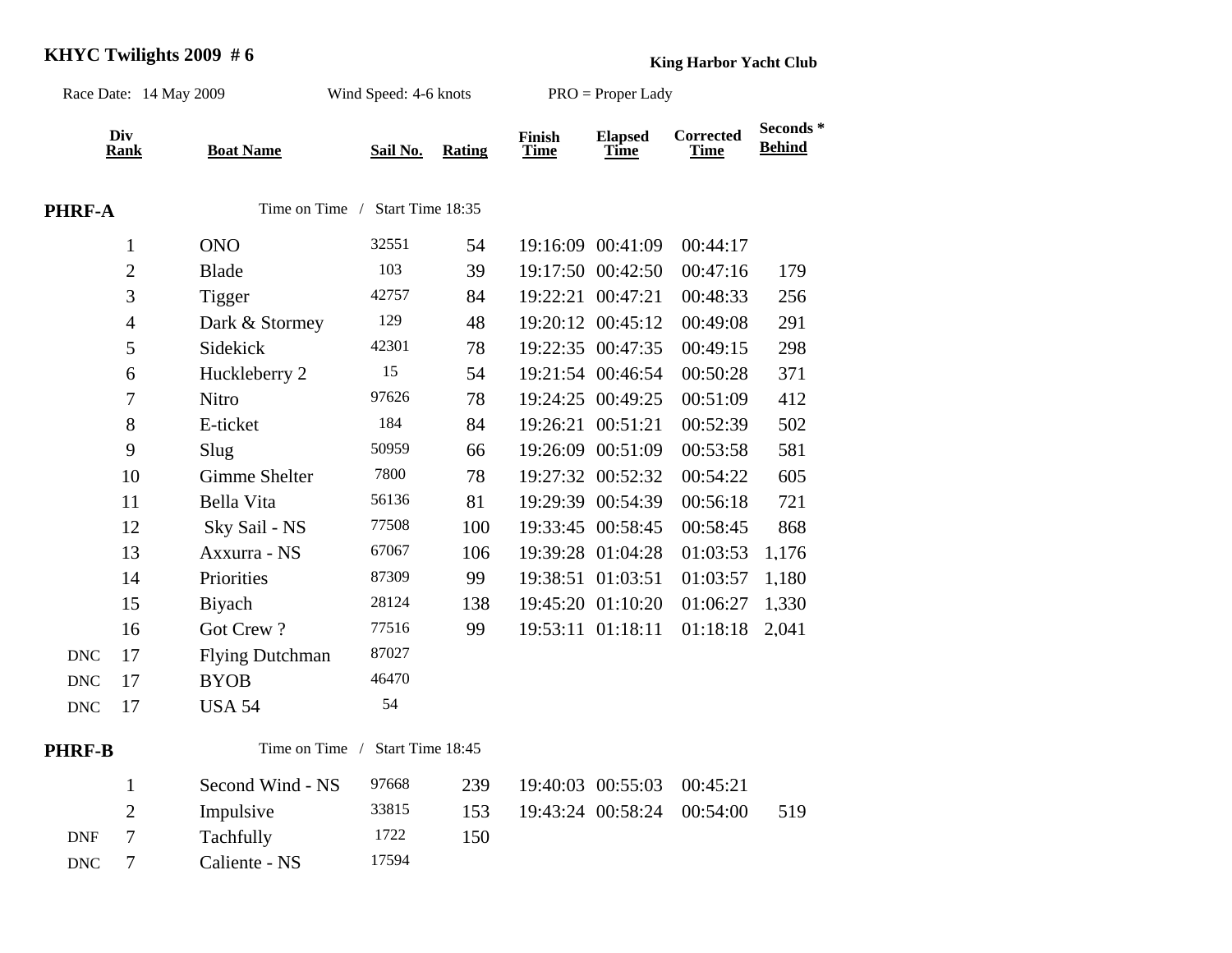| <b>DNF</b>  | 7              | 56211<br>No Way!           |            |                        |                 |
|-------------|----------------|----------------------------|------------|------------------------|-----------------|
| <b>DNF</b>  | 7              | Jedna                      |            | 97825                  | 222             |
| <b>DNC</b>  | 7              | Midnight Run - NS          |            | 56782                  |                 |
| <b>DNC</b>  | 7              | 2961<br>Ehu KAi - NS       |            |                        |                 |
| <b>DNF</b>  | 7              | 37764<br>Nina<br>186       |            |                        |                 |
| <b>DNC</b>  | 7              | 57935<br>Proper Lady       |            |                        |                 |
| <b>DNC</b>  | 7              | 97947<br>Blue              |            |                        |                 |
| <b>DNC</b>  | 7              | 46522<br>Pau Hanna         |            |                        |                 |
| Cal 20      |                |                            | One Design |                        |                 |
|             | 1              | Hustler                    |            | 606                    |                 |
|             | $\mathbf{2}$   | Lillikoi Pie               |            | 899                    |                 |
|             | 3              | fifty/fifty                |            | 50                     |                 |
|             | $\overline{4}$ | Ob-knox-ious               |            | 714                    |                 |
|             | 5              | Brew Ha Ha                 |            | 15c                    |                 |
|             | 6              | <b>Wave Dancer</b>         |            | 364                    |                 |
|             | 7              | Poquito                    |            | 1092                   |                 |
|             | 8              | Sorcerer's                 |            | 1559                   |                 |
| <b>DNC</b>  | 9              | M <sub>2</sub>             |            | 370                    |                 |
| <b>DNC</b>  | 9              | Hot Damn                   |            | 34                     |                 |
| <b>DNC</b>  | 9              | Poco Loco                  |            | 2                      |                 |
| <b>DNC</b>  | 9              | Fish                       |            | 35                     |                 |
|             |                | <b>Questions? Contact:</b> |            | Dick Reinhardt (310)37 |                 |
| Printed On: | $14$ -May-     | 20:23:24                   |            |                        | Number of boats |

#### **Dick Reinhardt (310)376-2459 Questions? Contact:**

Number of boats Scored 43 20:23:24 Printed On: 14-May-